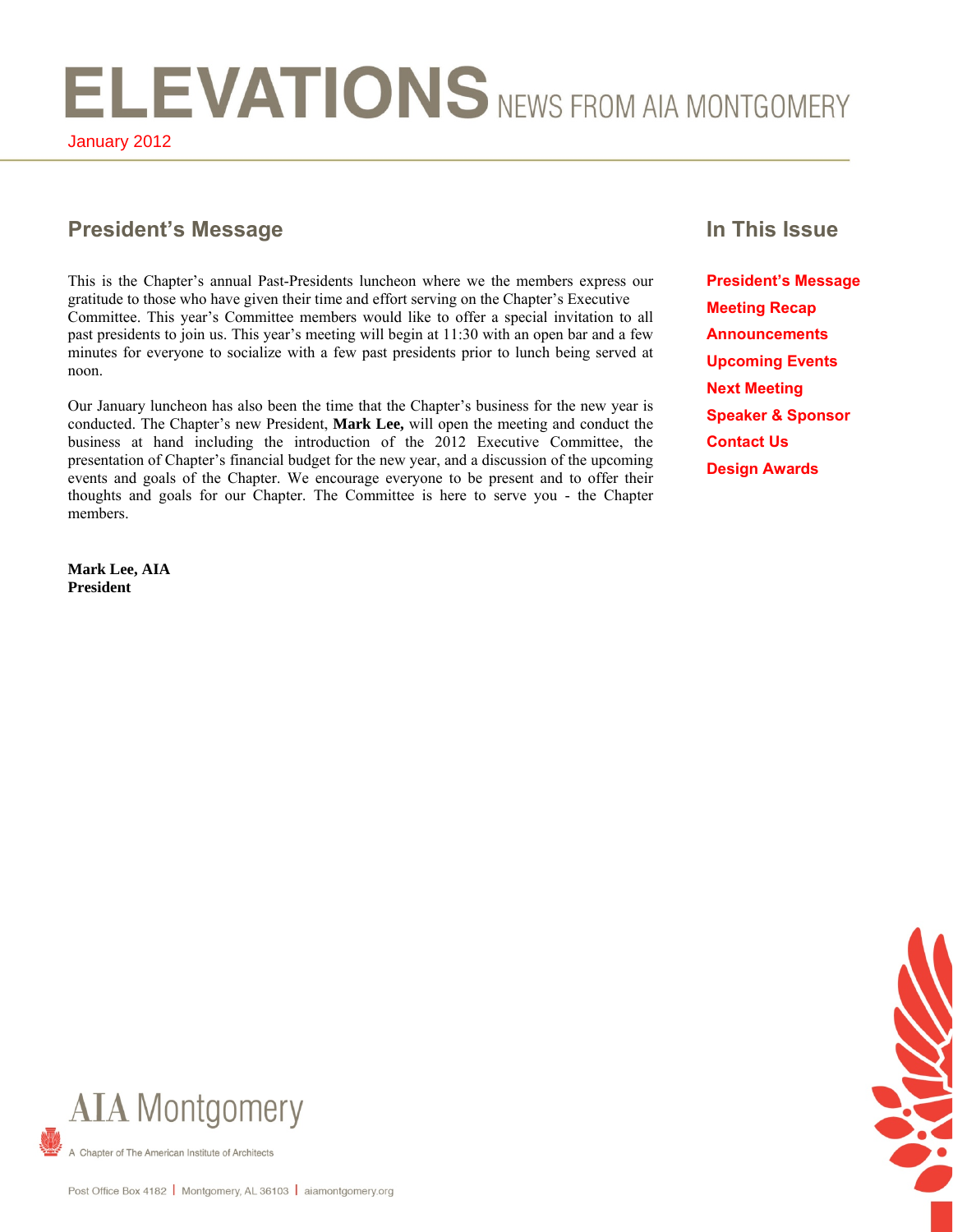# **Meeting Recap** December 2011

AIA Montgomery is proud to recognize excellence in architectural design work of its members through its Design Award program. The goal of the Design Awards is that of the Alabama Council: to elevate the quality of architecture in our region, and to establish a continually progressive standard of excellence by which architects can assess their own work. Awards were presented at the Montgomery Chapter AIA Awards Gala in December.

# **Montgomery AIA Design Awards 2011**

**Honor Award** – Renovations & Additions to St. John's Episcopal Church*Cole & Cole Architects* 

**Honor Award** – The Maritime Training Center*Goodwyn Mills and Cawood, Inc.*

**Merit Award** - Christchurch  *Cole & Cole Architects* 

**Merit Award** – 274 Bragg Avenue Renovations *hillWORKS*

**Honorable Mention** – Alterations & Additions to Trinity Presbyterian Church *Cole & Cole Architects*

**Honorable Mention** – Questplex Exterior Improvements*Brown Chambless Architects* 

**Honorable Mention** –The Robotics Training Facility Phase 1 *Goodwyn Mills and Cawood, Inc.* 

**Honorable Mention** –Dannelly Headquarters Stair *Seay, Seay & Litchfield*

**Contractor Recognition Award** – *Bear Brothers Construction* 

Visit the AIA web site to see the Design Awards winning project photos (integrated with rotating photos at top of page), current winners list with option to view presentation for each, and photo gallery of the event: [http://aiamontgomery.org/DesignAwardWinners.a](http://aiamontgomery.org/DesignAwardWinners.asp) [sp](http://aiamontgomery.org/DesignAwardWinners.asp)

*AIA Associates from L to R Amanda Brendle Goodwyn Mills and Cawood, Inc., Jennifer Taylor, AIAS President Tuskegee University, Amy Bell Goodwyn Mills and Cawood and Kenya Chillous, Brown Chambless Architects enjoy the Gala* 



*Brown Chambless Architects* 



*Cole & Cole Architects* 





# **ELEVATIONS**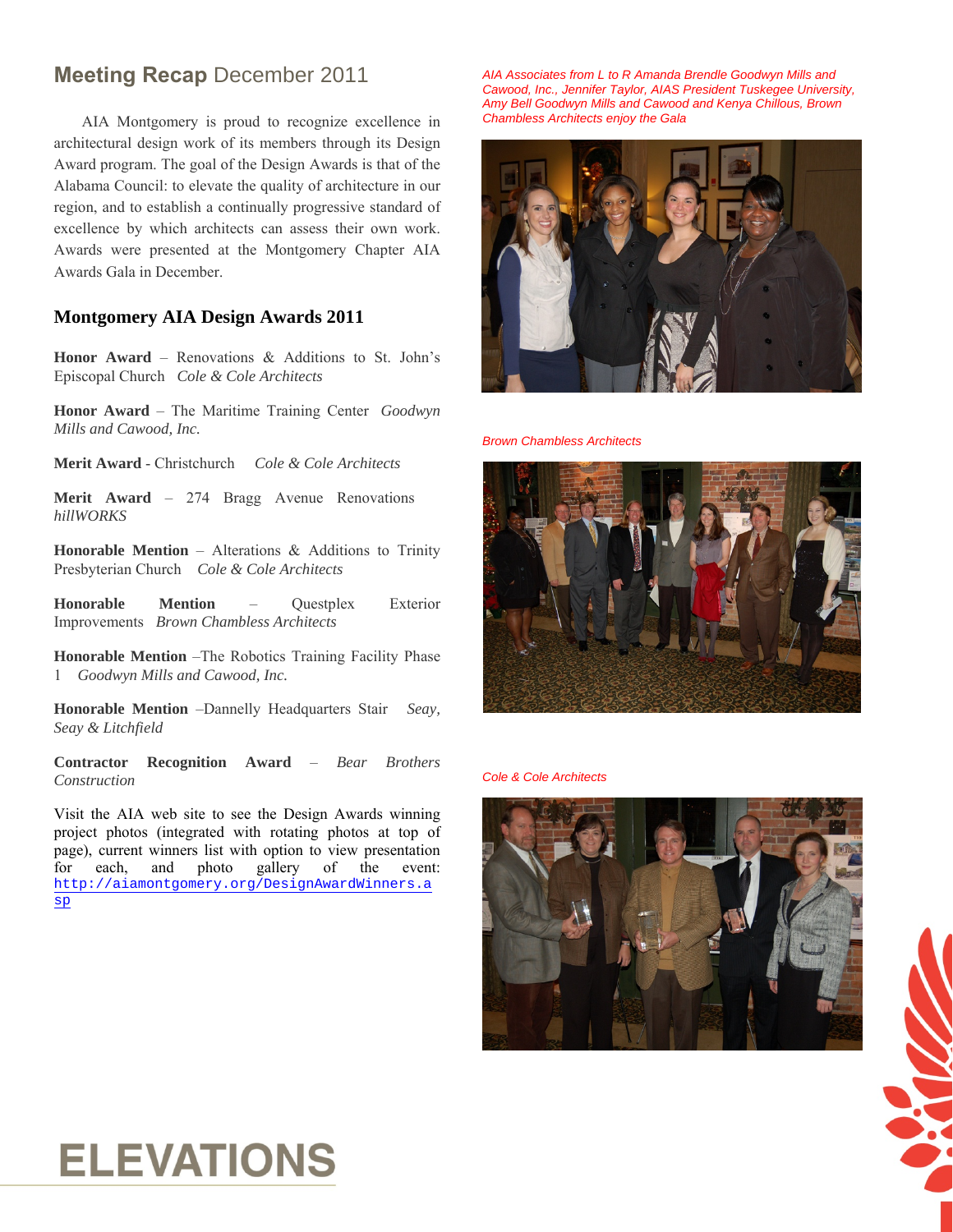# **Announcements**



The *Green Building Focus* invites you to the Green Building Retrofit Seminar in AUBURN, AL JANUARY 26<sup>th</sup>, 2012. Download the Seminar Booklet [\[https://www.regonline.com/custImages/290027/](https://www.regonline.com/custImages/290027/Auburn/AuburnSeminar.pdf) [Auburn/AuburnSeminar.pdf](https://www.regonline.com/custImages/290027/Auburn/AuburnSeminar.pdf)]

# **● ● ● ● ●**

### **APLA Regional News**

**McAlpine Tankersley Architecture** has been selected to be among the new AD100, Architecture Digest's magazine's biennial list of the top talents in architecture and interior design.

APLA Alum, **Daniel Heath** ('08), has been awarded the Charles Rieger and John D. Graham Architectural Art Prize, an awarded fellowship organized at the bequest of the late Charles Rieger, Professor of Architecture at Columbia University.

**Mark Matel**, a 2011 graduate of the College of Architecture, Design and Construction's Masters of Design-Build program (now the Master of Integrated Design and Construction) has been awarded a prestigious Enterprise Rose Architectural Fellowship.

AU APLA Alum **Marlon Blackwell**'s firm, [Marlon](http://www.marlonblackwell.com/)  [Blackwell Architect,](http://www.marlonblackwell.com/) was awarded Residential Architect's 2011 Leadership Award for Best Firm.

**The Rural Studio** celebrated two project openings during Fall Semester 2011. *The Safe House Black Historic Museum in Greensboro* documents the struggle for equality at the local level along with other highlights of the civil rights movement in Hale County. The museum is housed in a small yellow shot gun house in the Depot neighborhood, a home where the Rev. Martin Luther King Jr. once sought refuge from the Ku Klux Klan. The museum was founded by Mrs. Theresa Burroughs in 1992.